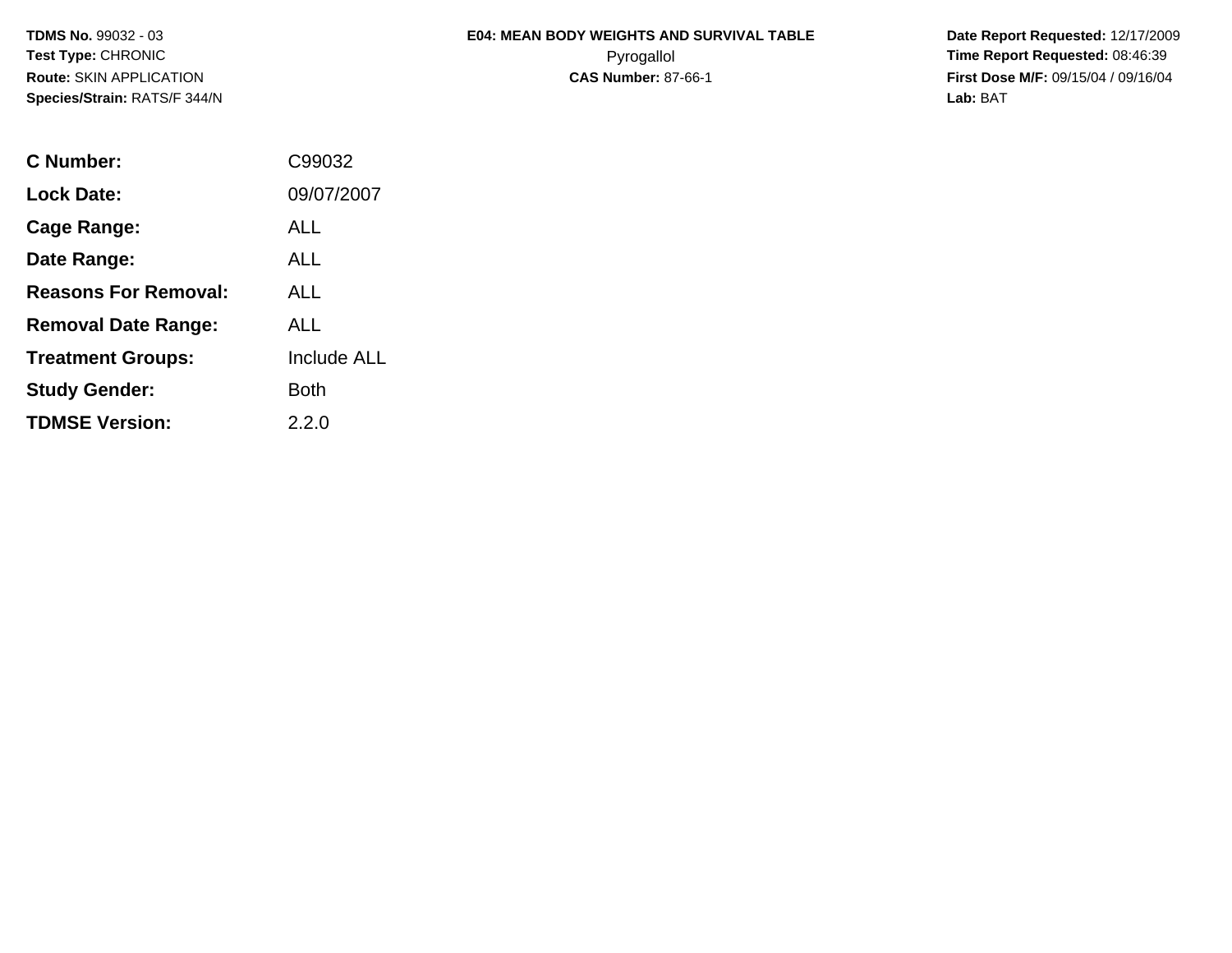# **E04: MEAN BODY WEIGHTS AND SURVIVAL TABLE**

 **Date Report Requested:** 12/17/2009 Pyrogallol Pyrogallol **Pyrogallol Time Report Requested:** 08:46:39<br>**CAS Number:** 87-66-1 **Time Report Requested:** 09/15/04 / 09/16/04 **First Dose M/F:** 09/15/04 / 09/16/04<br>Lab: BAT **Lab:** BAT

**MALE**

| <b>DAY</b> |       | 0 MG/KG |             | 5 MG/KG                               |    |       |                                       | 20 MG/KG |       |                                  | <b>75 MG/KG</b> |
|------------|-------|---------|-------------|---------------------------------------|----|-------|---------------------------------------|----------|-------|----------------------------------|-----------------|
|            | WT(G) | N       | WT(G)       | $\frac{\%}{\text{OF}}$<br><b>CNTL</b> | N  | WT(G) | $\frac{\%}{\text{OF}}$<br><b>CNTL</b> | N        | WT(G) | $\%$<br><b>OF</b><br><b>CNTL</b> | N               |
| 1          | 112.6 | 50      | 112.9 100.2 |                                       | 50 |       | 112.6 100.0                           | 50       |       | 112.6 100.0                      | 50              |
| 8          | 142.1 | 50      | 142.3 100.1 |                                       | 50 | 142.6 | 100.4                                 | 50       | 142.0 | 99.9                             | 50              |
| 15         | 177.3 | 49      | 177.2 100.0 |                                       | 50 | 177.8 | 100.3                                 | 50       | 176.4 | 99.5                             | 50              |
| 22         | 210.8 | 49      | 209.7       | 99.5                                  | 50 | 210.3 | 99.8                                  | 50       | 206.5 | 98.0                             | 50              |
| 29         | 235.1 | 49      | 234.2       | 99.6                                  | 50 | 233.8 | 99.5                                  | 50       | 229.3 | 97.5                             | 50              |
| 36         | 254.5 | 49      | 253.2       | 99.5                                  | 50 | 252.8 | 99.3                                  | 50       | 248.3 | 97.6                             | 50              |
| 43         | 266.1 | 49      | 265.4       | 99.7                                  | 50 | 265.3 | 99.7                                  | 50       | 261.0 | 98.1                             | 50              |
| 50         | 282.7 | 49      | 280.3       | 99.1                                  | 50 | 280.5 | 99.2                                  | 50       | 275.3 | 97.4                             | 50              |
| 57         | 297.2 | 49      | 294.6       | 99.1                                  | 50 | 295.3 | 99.3                                  | 50       | 287.8 | 96.8                             | 50              |
| 64         | 304.1 | 49      | 301.4       | 99.1                                  | 50 | 303.0 | 99.6                                  | 50       | 293.0 | 96.4                             | 50              |
| 71         | 309.1 | 49      | 307.8       | 99.6                                  | 50 | 309.1 | 100.0                                 | 50       | 299.4 | 96.9                             | 50              |
| 78         | 320.4 | 49      | 318.9       | 99.5                                  | 50 | 320.7 | 100.1                                 | 50       | 310.3 | 96.9                             | 50              |
| 85         | 328.7 | 49      | 325.5       | 99.0                                  | 50 | 327.9 | 99.8                                  | 50       | 317.4 | 96.6                             | 50              |
| 113        | 353.7 | 49      | 350.4       | 99.1                                  | 50 | 351.5 | 99.4                                  | 50       | 340.0 | 96.1                             | 50              |
| 141        | 369.4 | 49      | 367.8       | 99.6                                  | 50 |       | 370.3 100.2                           | 50       | 354.2 | 95.9                             | 50              |
| 169        | 385.7 | 49      | 383.4       | 99.4                                  | 50 | 387.9 | 100.6                                 | 50       | 371.1 | 96.2                             | 50              |
| 197        | 395.1 | 49      | 391.8       | 99.2                                  | 50 | 397.9 | 100.7                                 | 50       | 375.7 | 95.1                             | 50              |
| 225        | 409.8 | 49      | 404.5       | 98.7                                  | 50 |       | 410.5 100.2                           | 50       | 387.1 | 94.5                             | 50              |
| 253        | 418.8 | 49      | 415.1       | 99.1                                  | 50 |       | 419.0 100.0                           | 50       | 394.8 | 94.3                             | 50              |
| 281        | 428.3 | 49      | 424.7       | 99.2                                  | 50 |       | 429.2 100.2                           | 50       | 405.6 | 94.7                             | 50              |
| 309        | 435.8 | 49      | 430.5       | 98.8                                  | 50 | 438.6 | 100.6                                 | 50       | 412.4 | 94.6                             | 49              |
| 337        | 445.0 | 49      | 439.6       | 98.8                                  | 50 | 445.3 | 100.1                                 | 50       | 416.9 | 93.7                             | 49              |
| 365        | 449.1 | 49      | 441.5       | 98.3                                  | 50 | 450.1 | 100.2                                 | 50       | 421.1 | 93.8                             | 49              |
| 393        | 453.7 | 49      | 448.8       | 98.9                                  | 50 | 453.1 | 99.9                                  | 50       | 425.5 | 93.8                             | 49              |
| 421        | 462.6 | 49      | 456.5       | 98.7                                  | 50 | 463.2 | 100.1                                 | 50       | 434.6 | 93.9                             | 49              |
| 449        | 472.2 | 48      | 463.9       | 98.2                                  | 49 | 470.1 | 99.6                                  | 50       | 441.9 | 93.6                             | 49              |
| 477        | 476.3 | 48      | 468.9       | 98.5                                  | 47 | 474.8 | 99.7                                  | 49       | 444.2 | 93.3                             | 48              |
| 505        | 480.2 | 48      | 477.8       | 99.5                                  | 45 | 477.7 | 99.5                                  | 48       | 453.9 | 94.5                             | 47              |
| 533        | 488.4 | 44      | 485.2       | 99.3                                  | 45 | 486.3 | 99.6                                  | 48       | 459.6 | 94.1                             | 47              |
| 561        | 490.9 | 42      | 483.2       | 98.4                                  | 43 | 485.7 | 98.9                                  | 48       | 462.7 | 94.2                             | 46              |
| 589        | 495.7 | 39      | 493.1       | 99.5                                  | 41 | 484.7 | 97.8                                  | 44       | 467.7 | 94.4                             | 45              |
| 617        | 499.8 | 35      | 492.4       | 98.5                                  | 37 | 489.7 | 98.0                                  | 39       | 472.4 | 94.5                             | 44              |
| 645        | 504.8 | 31      | 493.8       | 97.8                                  | 34 | 490.3 | 97.1                                  | 37       | 473.0 | 93.7                             | 41              |
| 673        | 510.1 | 27      | 501.0       | 98.2                                  | 33 | 488.4 | 95.7                                  | 33       | 473.5 | 92.8                             | 37              |
| 701        | 501.1 | 25      | 484.2       | 96.6                                  | 31 | 490.0 | 97.8                                  | 29       | 468.5 | 93.5                             | 31              |
|            |       |         |             |                                       |    |       |                                       |          |       |                                  |                 |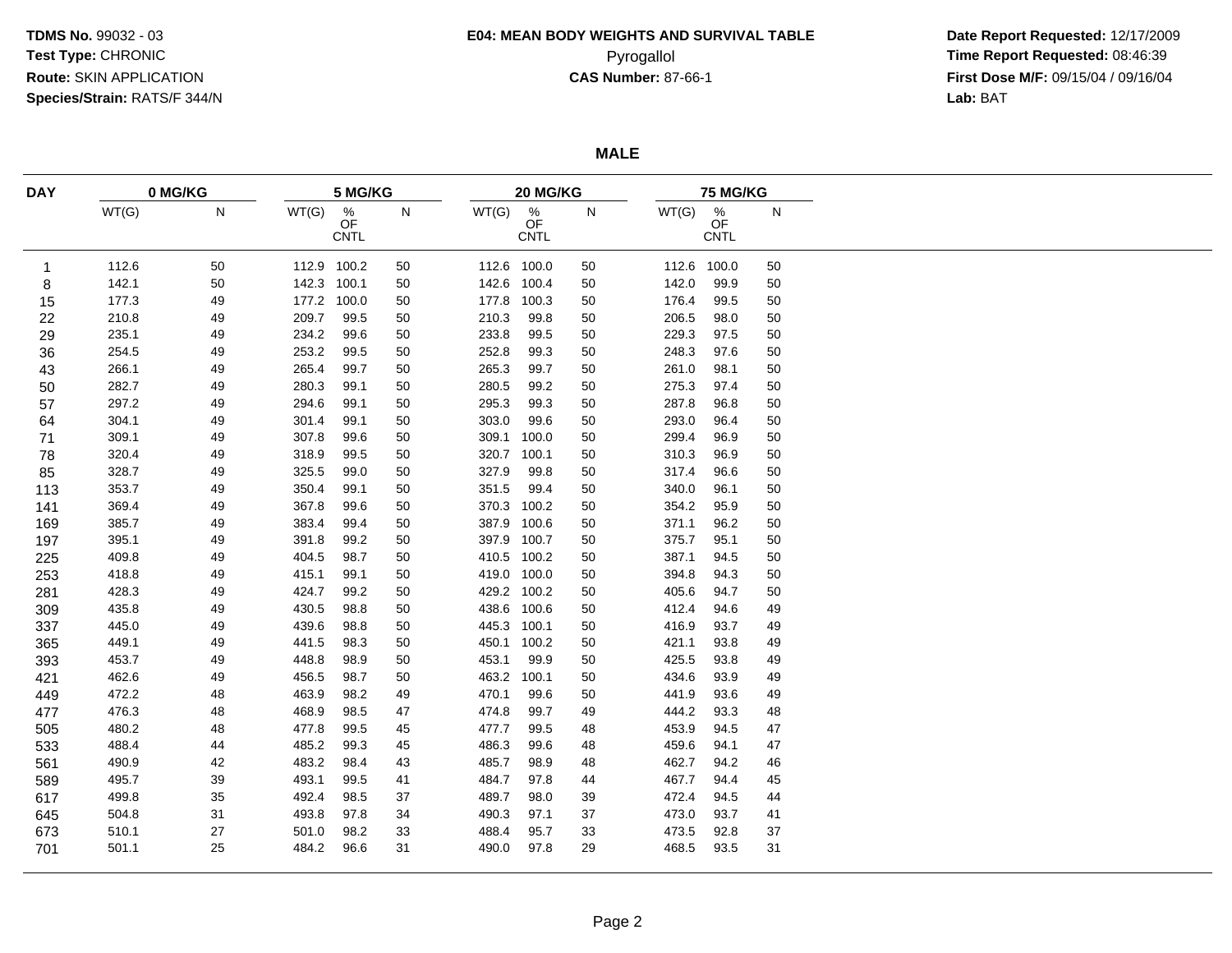## **E04: MEAN BODY WEIGHTS AND SURVIVAL TABLE**Pyrogallol Pyrogallol **Pyrogallol Time Report Requested:** 08:46:39<br>**CAS Number:** 87-66-1 **Time Report Requested:** 09/15/04 / 09/16/04

 **Date Report Requested:** 12/17/2009 **First Dose M/F:** 09/15/04 / 09/16/04<br>Lab: BAT **Lab:** BAT

### **MALE**

| <b>DAY</b>          | 0 MG/KG |    | 5 MG/KG                         | 20 MG/KG |            |                        | <b>75 MG/KG</b> |       |                        |    |
|---------------------|---------|----|---------------------------------|----------|------------|------------------------|-----------------|-------|------------------------|----|
|                     | WT(G)   | N. | WT(G)<br>%<br>OF<br><b>CNTL</b> | N        | WT(G)      | %<br>OF<br><b>CNTL</b> | N               | WT(G) | %<br>OF<br><b>CNTL</b> | N. |
| <b>TERM<br/>SAC</b> | 503.5   | 23 | 489.4<br>97.2                   | 26       | 479.2 95.2 |                        | 28              | 479.9 | 95.3                   | 28 |

\*\*\* END OF MALE \*\*\*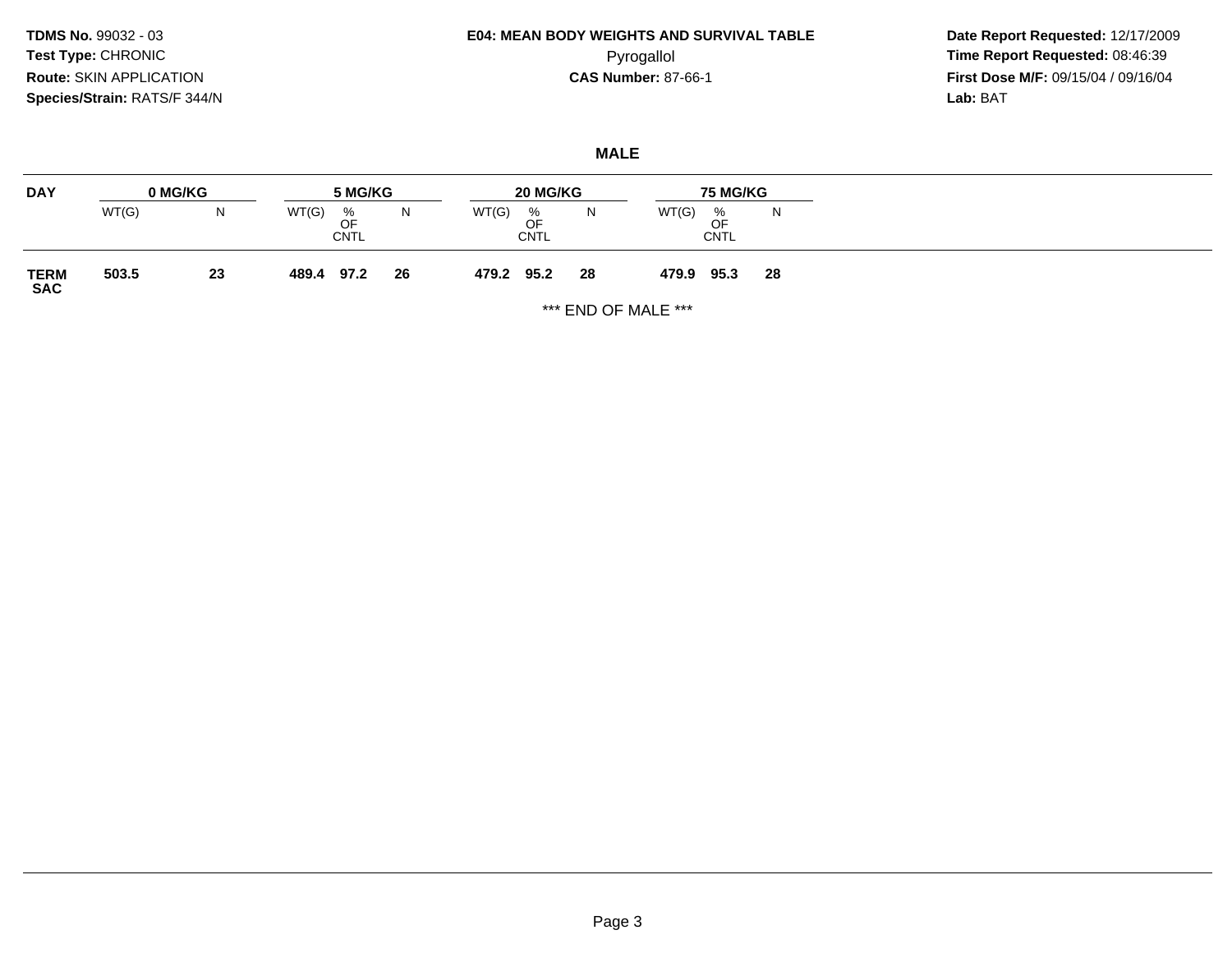## **E04: MEAN BODY WEIGHTS AND SURVIVAL TABLE**

 **Date Report Requested:** 12/17/2009 Pyrogallol Pyrogallol **Pyrogallol Time Report Requested:** 08:46:39<br>**CAS Number:** 87-66-1 **Time Report Requested:** 09/15/04 / 09/16/04 **First Dose M/F:** 09/15/04 / 09/16/04<br>Lab: BAT **Lab:** BAT

### **FEMALE**

| <b>DAY</b> |       | 0 MG/KG |             | 5 MG/KG                               |    |       | 20 MG/KG           |    |       | 75 MG/KG                       |    |  |  |
|------------|-------|---------|-------------|---------------------------------------|----|-------|--------------------|----|-------|--------------------------------|----|--|--|
|            | WT(G) | N       | WT(G)       | $\frac{\%}{\text{OF}}$<br><b>CNTL</b> | N  | WT(G) | $\%$<br>OF<br>CNTL | N  | WT(G) | $\frac{\%}{\text{OF}}$<br>CNTL | N  |  |  |
| -1         | 101.2 | 50      | 101.2 100.0 |                                       | 50 | 101.0 | 99.9               | 50 | 101.0 | 99.9                           | 50 |  |  |
| 8          | 117.7 | 50      | 117.6       | 99.9                                  | 50 |       | 118.4 100.6        | 50 | 117.3 | 99.7                           | 50 |  |  |
| 15         | 133.2 | 50      | 134.3 100.8 |                                       | 50 |       | 134.5 101.0        | 50 | 133.1 | 100.0                          | 50 |  |  |
| 22         | 145.5 | 50      | 146.5 100.7 |                                       | 50 |       | 147.1 101.1        | 50 | 144.5 | 99.3                           | 50 |  |  |
| 29         | 156.6 | 50      | 157.3 100.5 |                                       | 50 |       | 157.3 100.5        | 50 | 154.6 | 98.7                           | 50 |  |  |
| 36         | 163.3 | 50      | 165.3 101.2 |                                       | 50 |       | 164.9 100.9        | 50 | 162.1 | 99.2                           | 50 |  |  |
| 43         | 172.9 | 50      | 173.6 100.4 |                                       | 50 |       | 174.1 100.7        | 50 | 170.7 | 98.7                           | 50 |  |  |
| 50         | 177.1 | 50      | 177.6 100.3 |                                       | 50 |       | 178.5 100.8        | 50 | 175.3 | 99.0                           | 50 |  |  |
| 57         | 181.9 | 50      | 183.6 101.0 |                                       | 50 |       | 183.6 100.9        | 50 | 180.0 | 98.9                           | 50 |  |  |
| 64         | 185.8 | 50      | 187.3 100.8 |                                       | 50 |       | 186.7 100.5        | 50 | 182.2 | 98.1                           | 50 |  |  |
| 71         | 190.9 | 50      | 191.3 100.2 |                                       | 50 |       | 192.2 100.7        | 50 | 187.1 | 98.0                           | 50 |  |  |
| 78         | 194.0 | 50      | 195.0 100.5 |                                       | 50 |       | 195.6 100.8        | 50 | 190.7 | 98.3                           | 50 |  |  |
| 85         | 195.0 | 50      | 197.1 101.1 |                                       | 50 |       | 198.0 101.6        | 50 | 192.9 | 98.9                           | 50 |  |  |
| 113        | 209.9 | 50      | 212.9 101.4 |                                       | 50 |       | 213.8 101.9        | 50 | 207.0 | 98.6                           | 50 |  |  |
| 141        | 218.5 | 50      | 223.2 102.1 |                                       | 50 |       | 223.6 102.3        | 50 | 214.7 | 98.3                           | 50 |  |  |
| 169        | 228.3 | 50      | 233.8 102.4 |                                       | 50 |       | 233.6 102.4        | 50 | 224.5 | 98.4                           | 50 |  |  |
| 197        | 233.9 | 50      | 239.8 102.5 |                                       | 50 |       | 239.1 102.2        | 50 | 230.6 | 98.6                           | 49 |  |  |
| 225        | 241.0 | 49      | 246.5 102.3 |                                       | 50 |       | 246.5 102.3        | 50 | 236.0 | 97.9                           | 49 |  |  |
| 253        | 249.5 | 48      |             | 255.1 102.2                           | 50 |       | 253.8 101.7        | 50 | 244.6 | 98.1                           | 49 |  |  |
| 281        | 256.7 | 48      |             | 262.3 102.2                           | 50 |       | 261.3 101.8        | 50 | 249.9 | 97.3                           | 49 |  |  |
| 309        | 261.9 | 48      | 269.5 102.9 |                                       | 49 |       | 268.9 102.7        | 50 | 256.6 | 98.0                           | 49 |  |  |
| 337        | 271.3 | 48      | 279.3 102.9 |                                       | 49 |       | 278.6 102.7        | 50 | 264.8 | 97.6                           | 49 |  |  |
| 365        | 277.6 | 48      | 286.0 103.0 |                                       | 49 |       | 285.0 102.6        | 50 | 269.6 | 97.1                           | 49 |  |  |
| 393        | 284.1 | 48      | 293.7 103.4 |                                       | 49 | 289.8 | 102.0              | 50 | 275.3 | 96.9                           | 49 |  |  |
| 421        | 294.5 | 48      | 302.2 102.6 |                                       | 49 |       | 300.8 102.1        | 48 | 286.8 | 97.4                           | 48 |  |  |
| 449        | 303.4 | 48      | 312.3 102.9 |                                       | 48 |       | 311.5 102.7        | 48 | 295.7 | 97.4                           | 47 |  |  |
| 477        | 311.7 | 48      | 319.3 102.5 |                                       | 48 |       | 318.0 102.0        | 47 | 304.2 | 97.6                           | 47 |  |  |
| 505        | 318.0 | 47      | 324.2 101.9 |                                       | 48 | 321.6 | 101.1              | 46 | 309.0 | 97.2                           | 46 |  |  |
| 533        | 325.4 | 46      |             | 329.3 101.2                           | 48 |       | 329.1 101.1        | 46 | 316.2 | 97.2                           | 46 |  |  |
| 561        | 331.6 | 44      | 335.2 101.1 |                                       | 45 | 332.0 | 100.1              | 45 | 320.8 | 96.7                           | 46 |  |  |
| 589        | 338.0 | 44      |             | 339.4 100.4                           | 44 | 338.2 | 100.1              | 44 | 328.5 | 97.2                           | 45 |  |  |
| 617        | 340.9 | 41      | 348.0 102.1 |                                       | 43 | 340.2 | 99.8               | 38 | 329.9 | 96.8                           | 41 |  |  |
| 645        | 342.4 | 38      |             | 347.0 101.3                           | 42 | 341.8 | 99.8               | 35 | 338.0 | 98.7                           | 40 |  |  |
| 673        | 344.6 | 34      |             | 350.0 101.6                           | 40 | 348.2 | 101.0              | 33 | 340.0 | 98.7                           | 37 |  |  |
| 701        | 351.0 | 30      | 345.1       | 98.3                                  | 36 | 345.0 | 98.3               | 30 | 336.8 | 95.9                           | 34 |  |  |
|            |       |         |             |                                       |    |       |                    |    |       |                                |    |  |  |